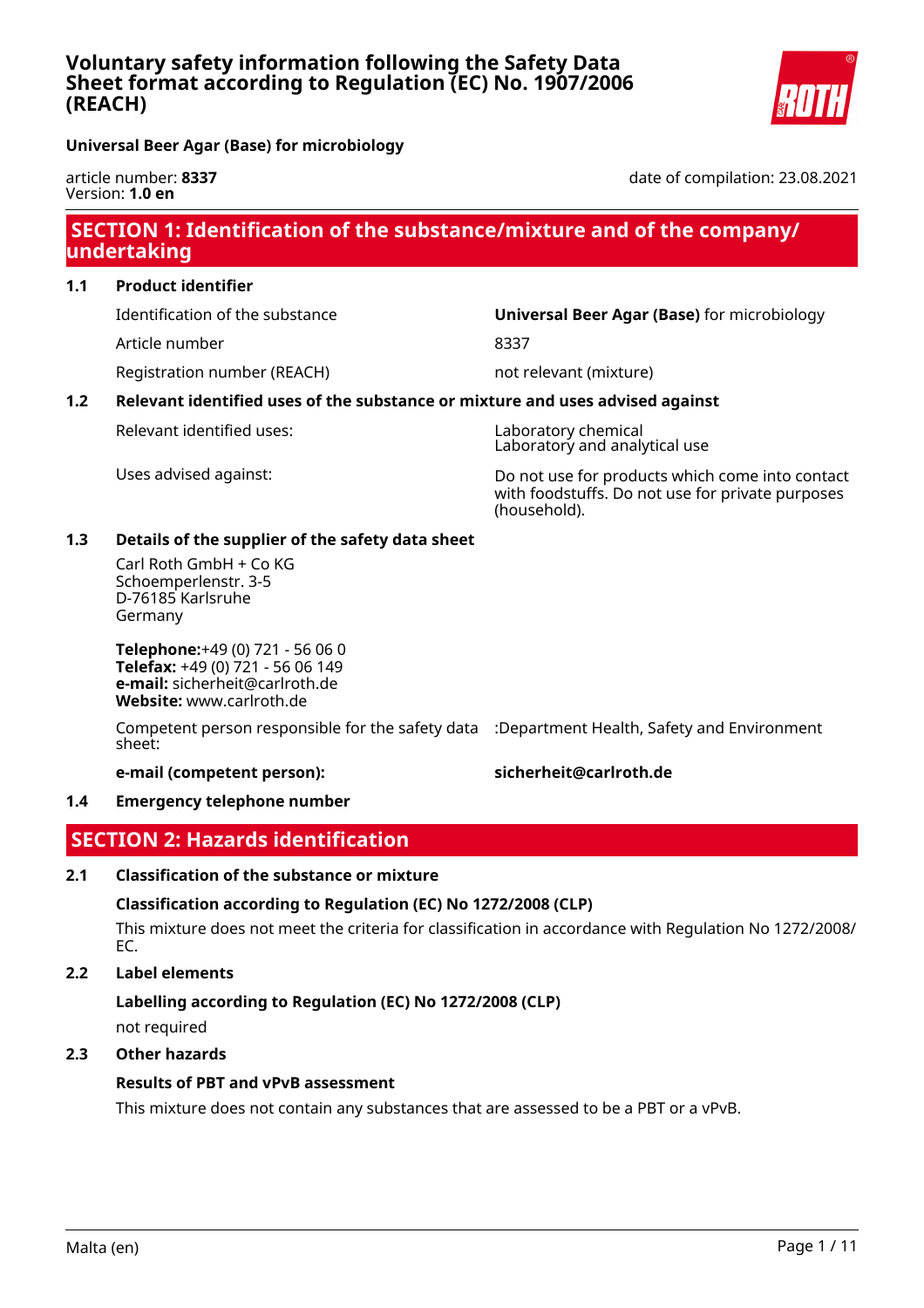

**Universal Beer Agar (Base) for microbiology**

article number: **8337**

# **SECTION 3: Composition/information on ingredients**

# **3.1 Substances**

not relevant (mixture)

#### **3.2 Mixtures**

## **Description of the mixture**

This product does not meet the criteria for classification in any hazard class according to GHS

# **SECTION 4: First aid measures**

## **4.1 Description of first aid measures**



#### **General notes**

Take off contaminated clothing.

**Following inhalation**

Provide fresh air.

### **Following skin contact**

Rinse skin with water/shower.

## **Following eye contact**

Rinse cautiously with water for several minutes.

## **Following ingestion**

Rinse mouth. Call a doctor if you feel unwell.

# **4.2 Most important symptoms and effects, both acute and delayed** Symptoms and effects are not known to date.

**4.3 Indication of any immediate medical attention and special treatment needed** none

# **SECTION 5: Firefighting measures**

**5.1 Extinguishing media**



## **Suitable extinguishing media**

co-ordinate firefighting measures to the fire surroundings water, foam, dry extinguishing powder, ABC-powder

# **Unsuitable extinguishing media**

water jet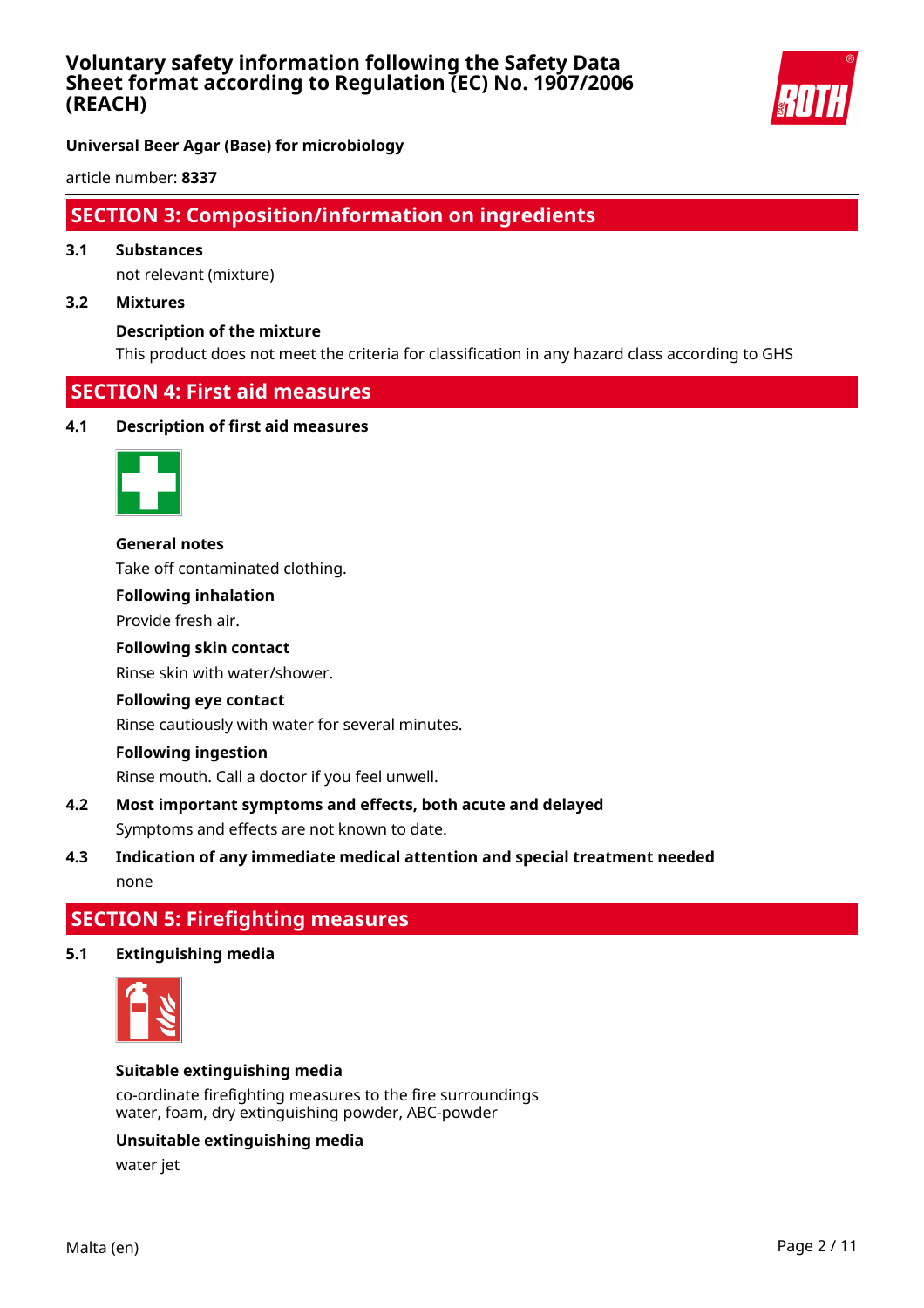

# **Universal Beer Agar (Base) for microbiology**

article number: **8337**

# **5.2 Special hazards arising from the substance or mixture**

None.

## **Hazardous combustion products**

Carbon monoxide (CO), Carbon dioxide (CO₂)

### **5.3 Advice for firefighters**

In case of fire and/or explosion do not breathe fumes. Fight fire with normal precautions from a reasonable distance. Wear self-contained breathing apparatus.

# **SECTION 6: Accidental release measures**

**6.1 Personal precautions, protective equipment and emergency procedures**



#### **For non-emergency personnel**

Control of dust.

### **6.2 Environmental precautions**

Keep away from drains, surface and ground water.

# **6.3 Methods and material for containment and cleaning up**

#### **Advice on how to contain a spill**

Covering of drains. Take up mechanically.

#### **Advice on how to clean up a spill**

Take up mechanically.

#### **Other information relating to spills and releases**

Place in appropriate containers for disposal. Ventilate affected area.

#### **6.4 Reference to other sections**

Hazardous combustion products: see section 5. Personal protective equipment: see section 8. Incompatible materials: see section 10. Disposal considerations: see section 13.

# **SECTION 7: Handling and storage**

#### **7.1 Precautions for safe handling**

No special measures are necessary.

#### **Advice on general occupational hygiene**

Keep away from food, drink and animal feedingstuffs.

## **7.2 Conditions for safe storage, including any incompatibilities**

Store in a dry place.

#### **Incompatible substances or mixtures**

Observe hints for combined storage.

#### **Consideration of other advice:**

## **Ventilation requirements**

Use local and general ventilation.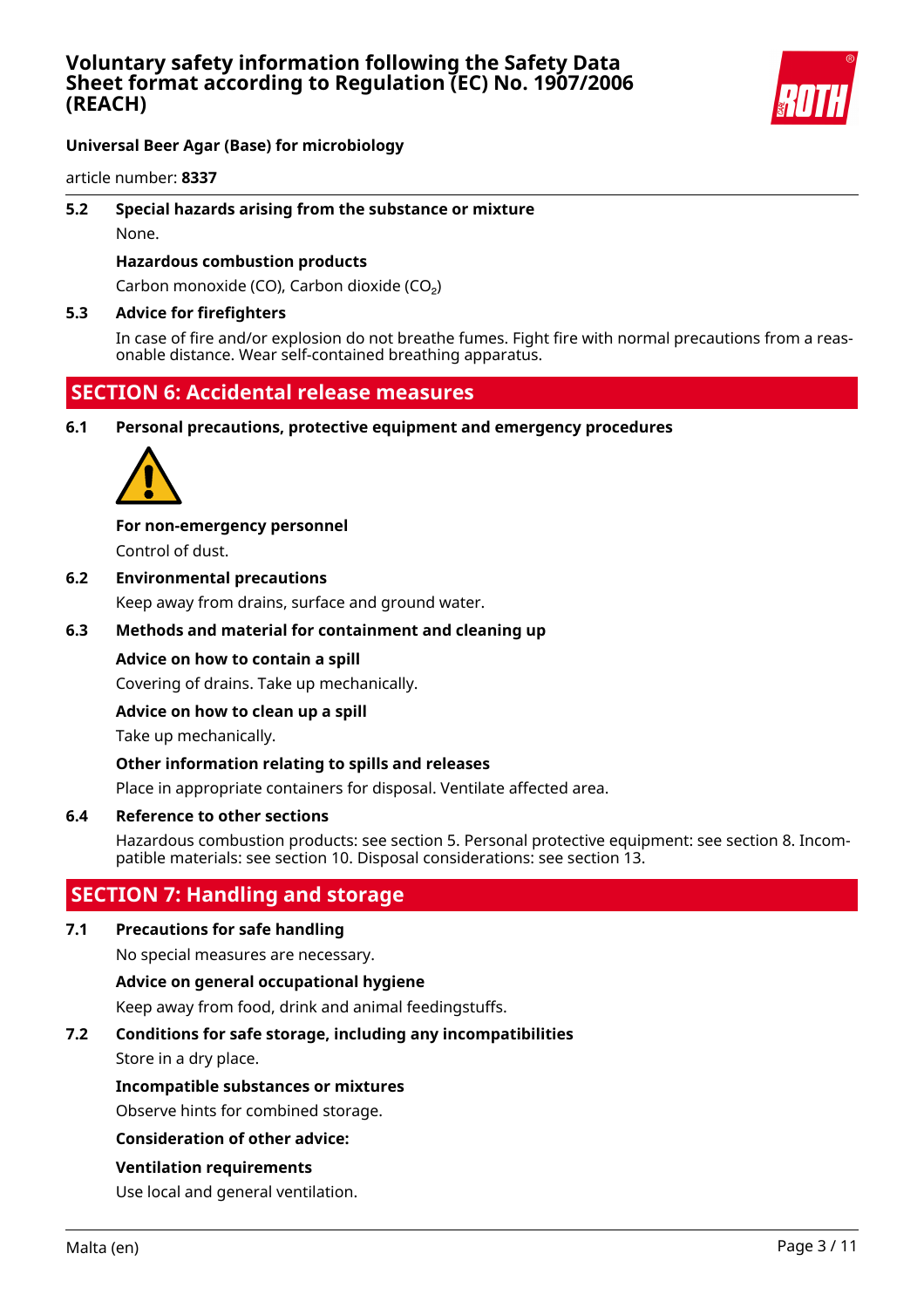

# **Universal Beer Agar (Base) for microbiology**

article number: **8337**

**Specific designs for storage rooms or vessels** Recommended storage temperature: 15 – 25 °C

**7.3 Specific end use(s)**

No information available.

# **SECTION 8: Exposure controls/personal protection**

**8.1 Control parameters**

# **National limit values**

**Occupational exposure limit values (Workplace Exposure Limits)** Data are not available.

**8.2 Exposure controls**

# **Individual protection measures (personal protective equipment)**

# **Eye/face protection**



Use safety goggle with side protection.

## **Skin protection**



## **• hand protection**

Wear suitable gloves. Chemical protection gloves are suitable, which are tested according to EN 374.

# **• type of material**

NBR (Nitrile rubber)

# **• material thickness**

>0,11 mm

**• breakthrough times of the glove material**

>480 minutes (permeation: level 6)

#### **• other protection measures**

Take recovery periods for skin regeneration. Preventive skin protection (barrier creams/ointments) is recommended.

# **Respiratory protection**



Respiratory protection necessary at: Dust formation. Particulate filter device (EN 143). P1 (filters at least 80 % of airborne particles, colour code: White).

## **Environmental exposure controls**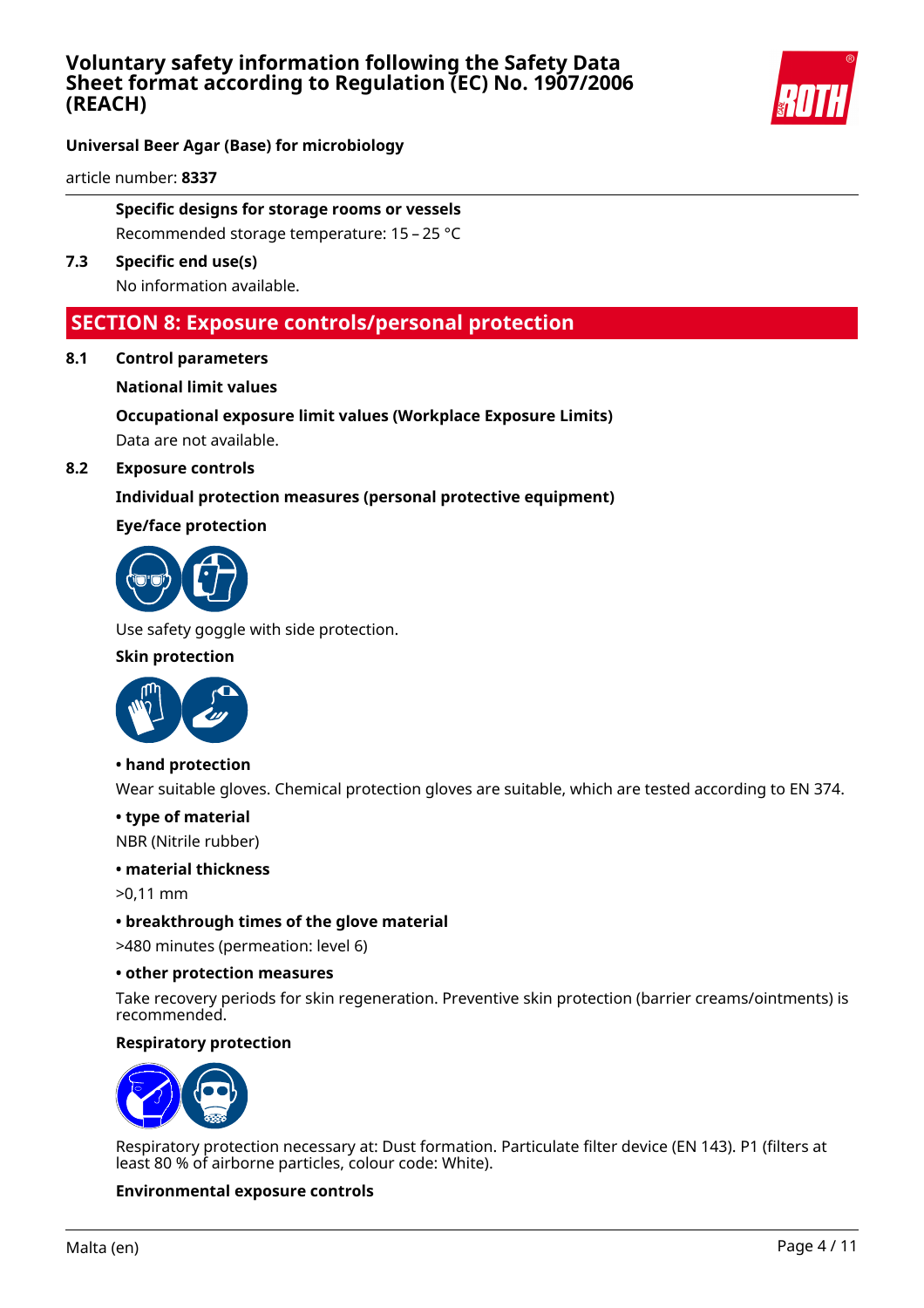

# **Universal Beer Agar (Base) for microbiology**

article number: **8337**

Keep away from drains, surface and ground water.

# **SECTION 9: Physical and chemical properties 9.1 Information on basic physical and chemical properties** Physical state solid Colour beige Odour characteristic characteristic Melting point/freezing point not determined Boiling point or initial boiling point and boiling range (unknown) not determined Flammability **the interval is combustible**, but will not ignite readily Lower and upper explosion limit not determined Flash point not applicable Auto-ignition temperature not determined Decomposition temperature not relevant pH (value) 6,1 – 6,5 Kinematic viscosity not relevant Solubility(ies) Water solubility not determined Partition coefficient Partition coefficient n-octanol/water (log value): this information is not available Vapour pressure not determined Density **Density** not determined Relative vapour density information on this property is not available Particle characteristics No data available. Other safety parameters Oxidising properties none **9.2 Other information** Information with regard to physical hazard classes: hazard classes acc. to GHS (physical hazards): not relevant Other safety characteristics: There is no additional information.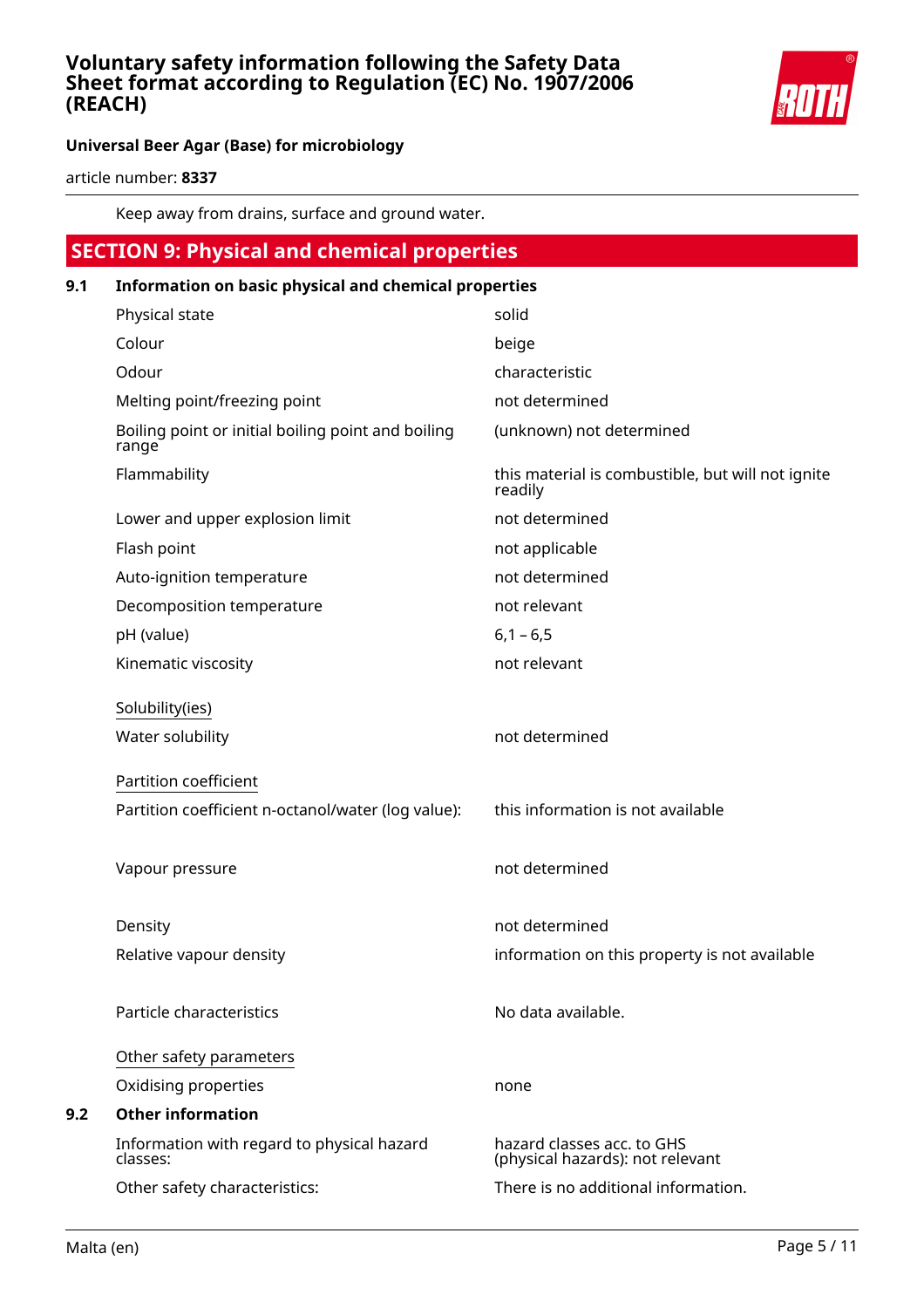

**Universal Beer Agar (Base) for microbiology**

article number: **8337**

# **SECTION 10: Stability and reactivity**

### **10.1 Reactivity**

This material is not reactive under normal ambient conditions.

#### **10.2 Chemical stability**

The material is stable under normal ambient and anticipated storage and handling conditions of temperature and pressure.

#### **10.3 Possibility of hazardous reactions**

**Violent reaction with:** strong oxidiser

**10.4 Conditions to avoid**

There are no specific conditions known which have to be avoided.

**10.5 Incompatible materials**

There is no additional information.

**10.6 Hazardous decomposition products**

Hazardous combustion products: see section 5.

# **SECTION 11: Toxicological information**

## **11.1 Information on hazard classes as defined in Regulation (EC) No 1272/2008**

Test data are not available for the complete mixture.

## **Classification procedure**

The method for classification of the mixture is based on ingredients of the mixture (additivity formula).

## **Classification according to GHS (1272/2008/EC, CLP)**

This mixture does not meet the criteria for classification in accordance with Regulation No 1272/2008/ EC.

## **Acute toxicity**

Shall not be classified as acutely toxic.

#### **Skin corrosion/irritation**

Shall not be classified as corrosive/irritant to skin.

## **Serious eye damage/eye irritation**

Shall not be classified as seriously damaging to the eye or eye irritant.

#### **Respiratory or skin sensitisation**

Shall not be classified as a respiratory or skin sensitiser.

#### **Germ cell mutagenicity**

Shall not be classified as germ cell mutagenic.

#### **Carcinogenicity**

Shall not be classified as carcinogenic.

#### **Reproductive toxicity**

Shall not be classified as a reproductive toxicant.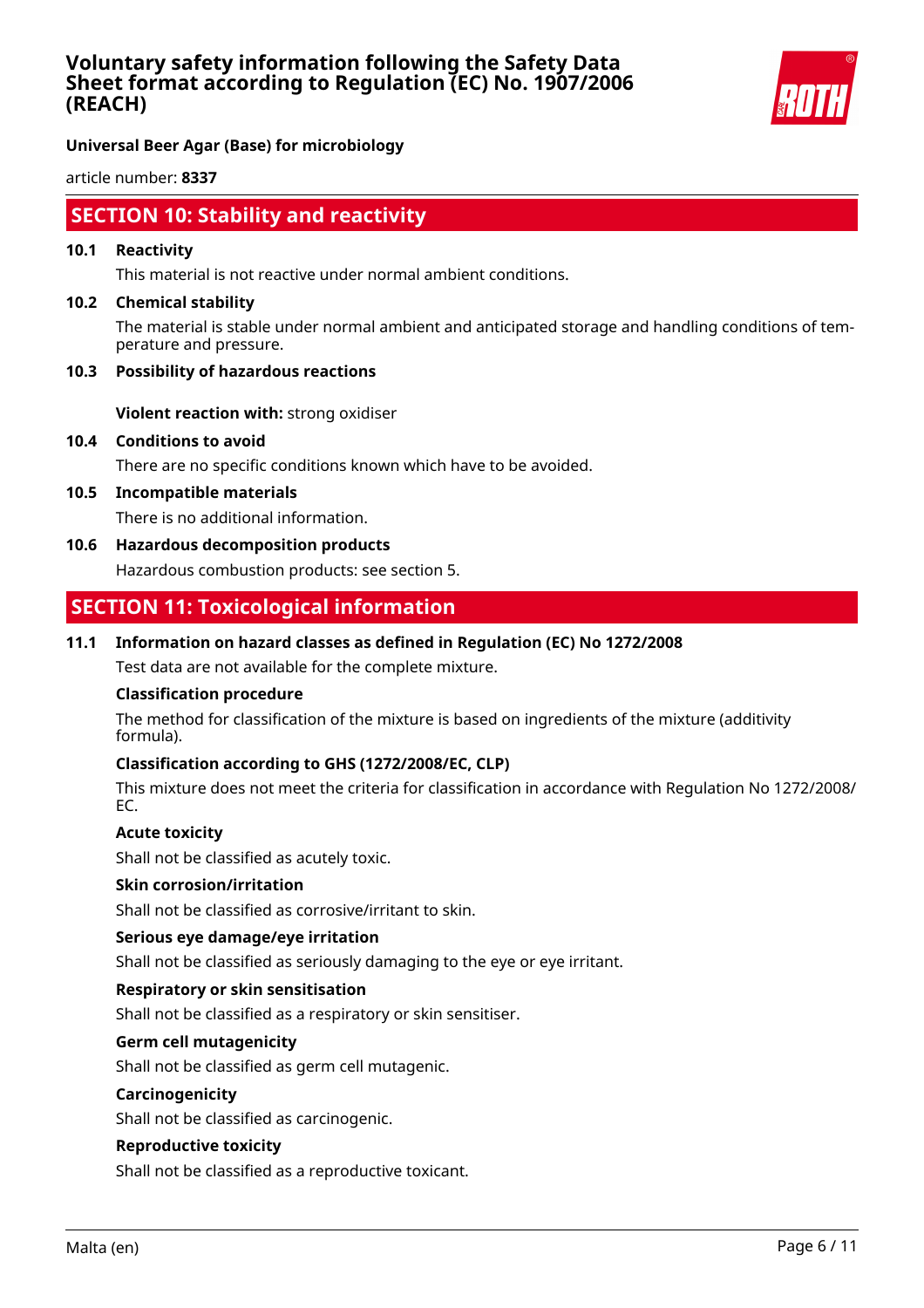

# **Universal Beer Agar (Base) for microbiology**

#### article number: **8337**

# **Specific target organ toxicity - single exposure**

Shall not be classified as a specific target organ toxicant (single exposure).

#### **Specific target organ toxicity - repeated exposure**

Shall not be classified as a specific target organ toxicant (repeated exposure).

#### **Aspiration hazard**

Shall not be classified as presenting an aspiration hazard.

# **Symptoms related to the physical, chemical and toxicological characteristics**

#### **• If swallowed**

Data are not available.

**• If in eyes** Data are not available.

**• If inhaled**

Data are not available.

**• If on skin**

Data are not available.

**• Other information**

Health effects are not known.

- **11.2 Endocrine disrupting properties** None of the ingredients are listed.
- **11.3 Information on other hazards** There is no additional information.

# **SECTION 12: Ecological information**

# **12.1 Toxicity**

Shall not be classified as hazardous to the aquatic environment.

#### **Biodegradation**

Data are not available.

**12.2 Process of degradability**

Data are not available.

**12.3 Bioaccumulative potential** Data are not available.

# **12.4 Mobility in soil** Data are not available.

- **12.5 Results of PBT and vPvB assessment** Data are not available.
- **12.6 Endocrine disrupting properties** None of the ingredients are listed.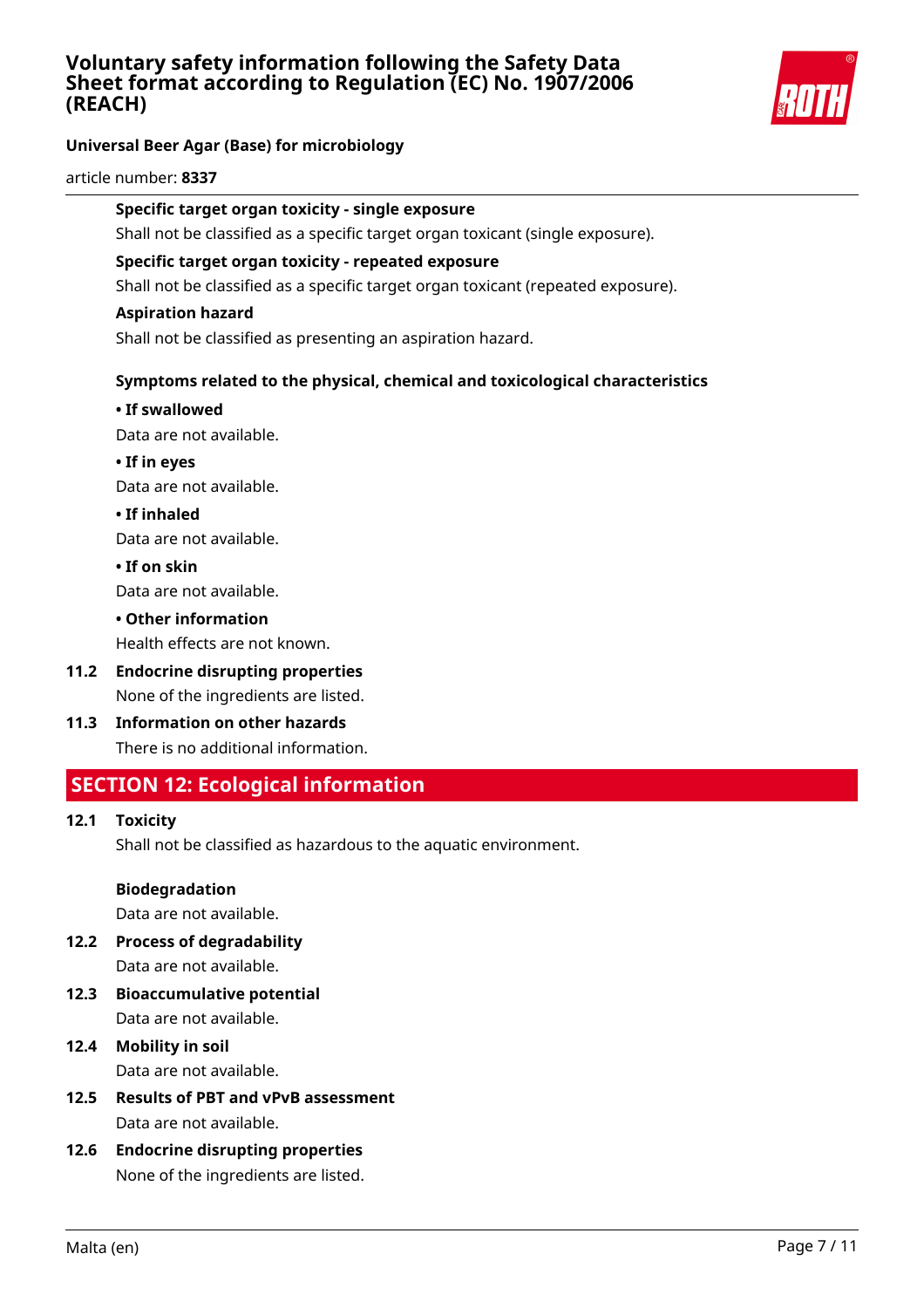

# **Universal Beer Agar (Base) for microbiology**

article number: **8337**

# **12.7 Other adverse effects**

Data are not available.

# **SECTION 13: Disposal considerations**

## **13.1 Waste treatment methods**



Consult the appropriate local waste disposal expert about waste disposal.

## **Sewage disposal-relevant information**

Do not empty into drains.

## **13.2 Relevant provisions relating to waste**

The allocation of waste identity numbers/waste descriptions must be carried out according to the EEC, specific to the industry and process. Waste catalogue ordinance (Germany).

#### **13.3 Remarks**

Waste shall be separated into the categories that can be handled separately by the local or national waste management facilities. Please consider the relevant national or regional provisions.

# **SECTION 14: Transport information**

**14.1 UN number or ID number not subject to transport regulations 14.2 UN proper shipping name** not assigned **14.3 Transport hazard class(es)** none **14.4 Packing group not assigned not assigned 14.5 Environmental hazards** non-environmentally hazardous acc. to the dangerous goods regulations

## **14.6 Special precautions for user**

There is no additional information.

## **14.7 Maritime transport in bulk according to IMO instruments**

The cargo is not intended to be carried in bulk.

# **14.8 Information for each of the UN Model Regulations**

# **Transport of dangerous goods by road, rail and inland waterway (ADR/RID/ADN) - Additional information**

Not subject to ADR, RID and ADN.

**International Maritime Dangerous Goods Code (IMDG) - Additional information** Not subject to IMDG.

# **International Civil Aviation Organization (ICAO-IATA/DGR) - Additional information**

Not subject to ICAO-IATA.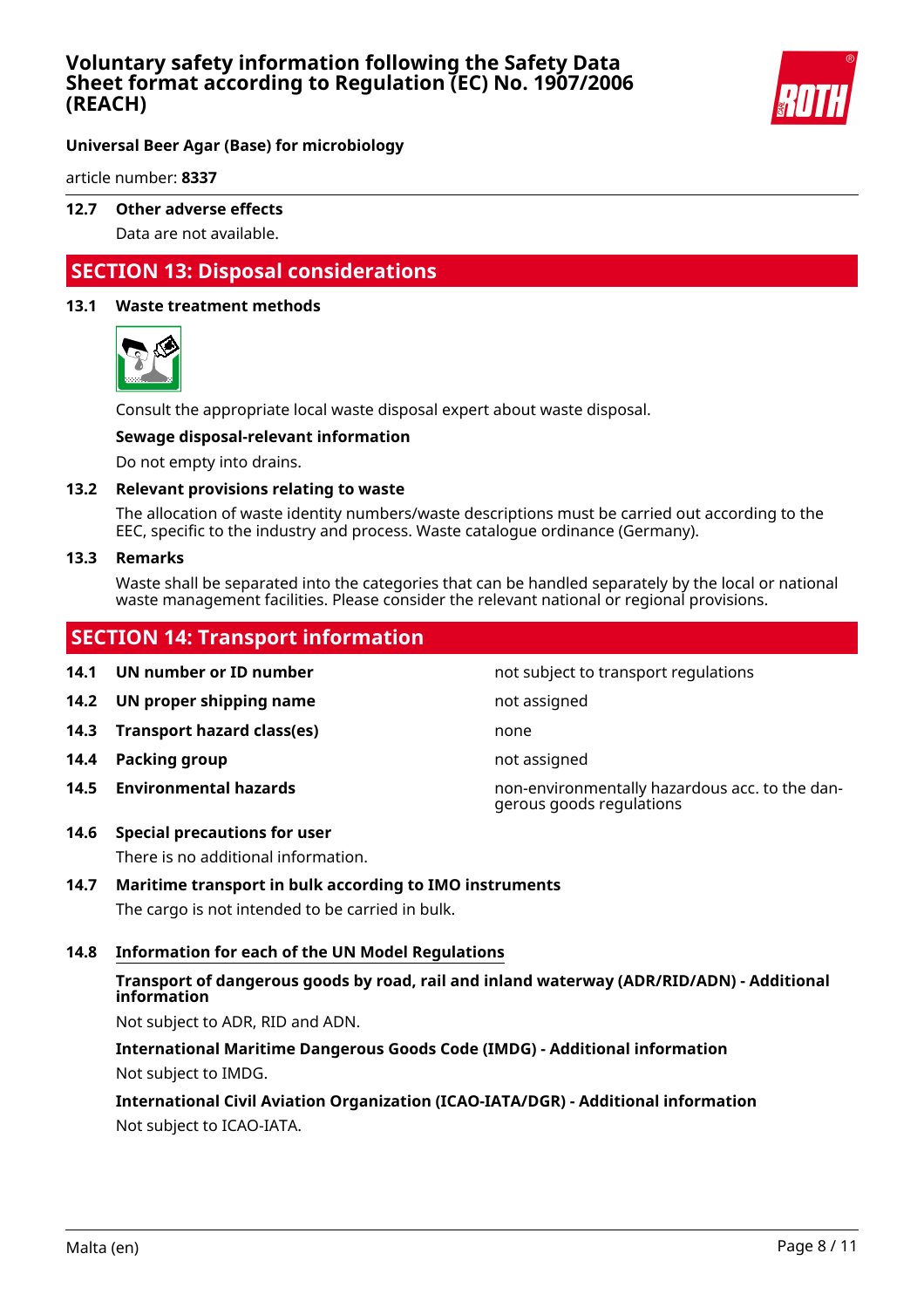

**Universal Beer Agar (Base) for microbiology**

article number: **8337**

# **SECTION 15: Regulatory information**

# **15.1 Safety, health and environmental regulations/legislation specific for the substance or mixture**

# **Relevant provisions of the European Union (EU)**

# **Restrictions according to REACH, Annex XVII**

none of the ingredients are listed

## **List of substances subject to authorisation (REACH, Annex XIV)/SVHC - candidate list**

None of the ingredients are listed. (Or Concentration of the substance in a mixture: <0.1 % Mass concentration)

## **Seveso Directive**

| 2012/18/EU (Seveso III) |                                       |                                                                                            |              |  |
|-------------------------|---------------------------------------|--------------------------------------------------------------------------------------------|--------------|--|
| <b>No</b>               | Dangerous substance/hazard categories | Qualifying quantity (tonnes) for the application of lower and upper-tier re-<br>quirements | <b>Notes</b> |  |
|                         | not assigned                          |                                                                                            |              |  |

#### **Deco-Paint Directive**

| <b>VOC</b><br>content<br>יש | 0 % |
|-----------------------------|-----|
|                             |     |

#### **Industrial Emissions Directive (IED)**

| VOC content | 0 % |
|-------------|-----|
|             |     |

### **Directive on the restriction of the use of certain hazardous substances in electrical and electronic equipment (RoHS)**

none of the ingredients are listed

# **Regulation concerning the establishment of a European Pollutant Release and Transfer Register (PRTR)**

none of the ingredients are listed

## **Regulation on the marketing and use of explosives precursors**

none of the ingredients are listed

# **Regulation on drug precursors**

none of the ingredients are listed

## **Regulation on substances that deplete the ozone layer (ODS)**

none of the ingredients are listed

## **Regulation concerning the export and import of hazardous chemicals (PIC)**

none of the ingredients are listed

## **Regulation on persistent organic pollutants (POP)**

none of the ingredients are listed

## **Other information**

Directive 94/33/EC on the protection of young people at work. Observe employment restrictions under the Maternity Protection Directive (92/85/EEC) for expectant or nursing mothers.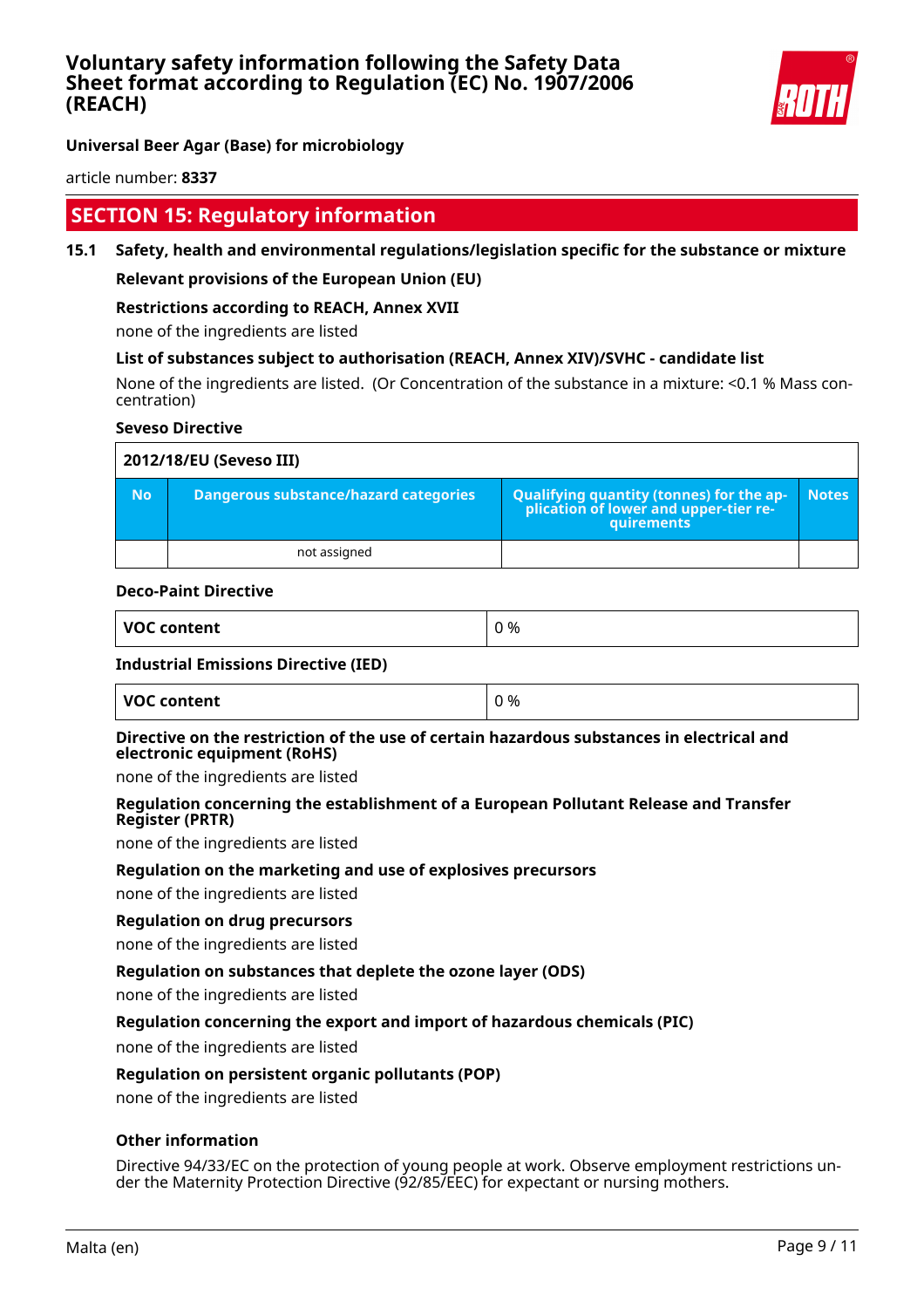

# **Universal Beer Agar (Base) for microbiology**

article

| <b>National inventories</b> |                  |                                |
|-----------------------------|------------------|--------------------------------|
| <b>Country</b>              | <b>Inventory</b> | <b>Status</b>                  |
| AU                          | <b>AICS</b>      | not all ingredients are listed |
| CA                          | <b>DSL</b>       | not all ingredients are listed |
| <b>CN</b>                   | <b>IECSC</b>     | all ingredients are listed     |
| EU                          | <b>ECSI</b>      | all ingredients are listed     |
| EU                          | REACH Reg.       | not all ingredients are listed |
| JP                          | <b>CSCL-ENCS</b> | not all ingredients are listed |
| JP                          | <b>ISHA-ENCS</b> | not all ingredients are listed |
| <b>KR</b>                   | KECI             | not all ingredients are listed |
| <b>MX</b>                   | <b>INSQ</b>      | not all ingredients are listed |
| <b>NZ</b>                   | <b>NZIOC</b>     | all ingredients are listed     |
| PH                          | <b>PICCS</b>     | not all ingredients are listed |
| <b>TR</b>                   | <b>CICR</b>      | not all ingredients are listed |
| <b>TW</b>                   | <b>TCSI</b>      | all ingredients are listed     |
| US                          | <b>TSCA</b>      | not all ingredients are listed |

| <b>AICS</b><br><b>CICR</b> | Australian Inventory of Chemical Substances<br>Chemical Inventory and Control Regulation |
|----------------------------|------------------------------------------------------------------------------------------|
|                            | CSCL-ENCS List of Existing and New Chemical Substances (CSCL-ENCS)                       |
| DSL.                       | Domestic Substances List (DSL)                                                           |
| <b>ECSI</b>                | EC Substance Inventory (EINECS, ELINCS, NLP)                                             |
| <b>IECSC</b>               | Inventory of Existing Chemical Substances Produced or Imported in China                  |
| INSO                       | National Inventory of Chemical Substances                                                |
| ISHA-ENCS                  | Inventory of Existing and New Chemical Substances (ISHA-ENCS)                            |
| KECI                       | Korea Existing Chemicals Inventory                                                       |
| NZIoC                      | New Zealand Inventory of Chemicals                                                       |
| <b>PICCS</b>               | Philippine Inventory of Chemicals and Chemical Substances (PICCS)                        |
|                            | REACH Reg. REACH registered substances                                                   |
| TCSI                       | Taiwan Chemical Substance Inventory                                                      |
| <b>TSCA</b>                | Toxic Substance Control Act                                                              |

# **15.2 Chemical Safety Assessment**

Chemical safety assessments for substances in this mixture were not carried out.

# **SECTION 16: Other information**

# **Abbreviations and acronyms**

| Abbr.           | <b>Descriptions of used abbreviations</b>                                                                                                                                                                                       |
|-----------------|---------------------------------------------------------------------------------------------------------------------------------------------------------------------------------------------------------------------------------|
| ADN             | Accord européen relatif au transport international des marchandises dangereuses par voies de naviga-<br>tion intérieures (European Agreement concerning the International Carriage of Dangerous Goods by In-<br>land Waterways) |
| ADR             | Accord relatif au transport international des marchandises dangereuses par route (Agreement concern-<br>ing the International Carriage of Dangerous Goods by Road)                                                              |
| CLP <sup></sup> | Regulation (EC) No 1272/2008 on classification, labelling and packaging of substances and mixtures                                                                                                                              |
| DGR             | Dangerous Goods Regulations (see IATA/DGR)                                                                                                                                                                                      |
| <b>EINECS</b>   | European Inventory of Existing Commercial Chemical Substances                                                                                                                                                                   |